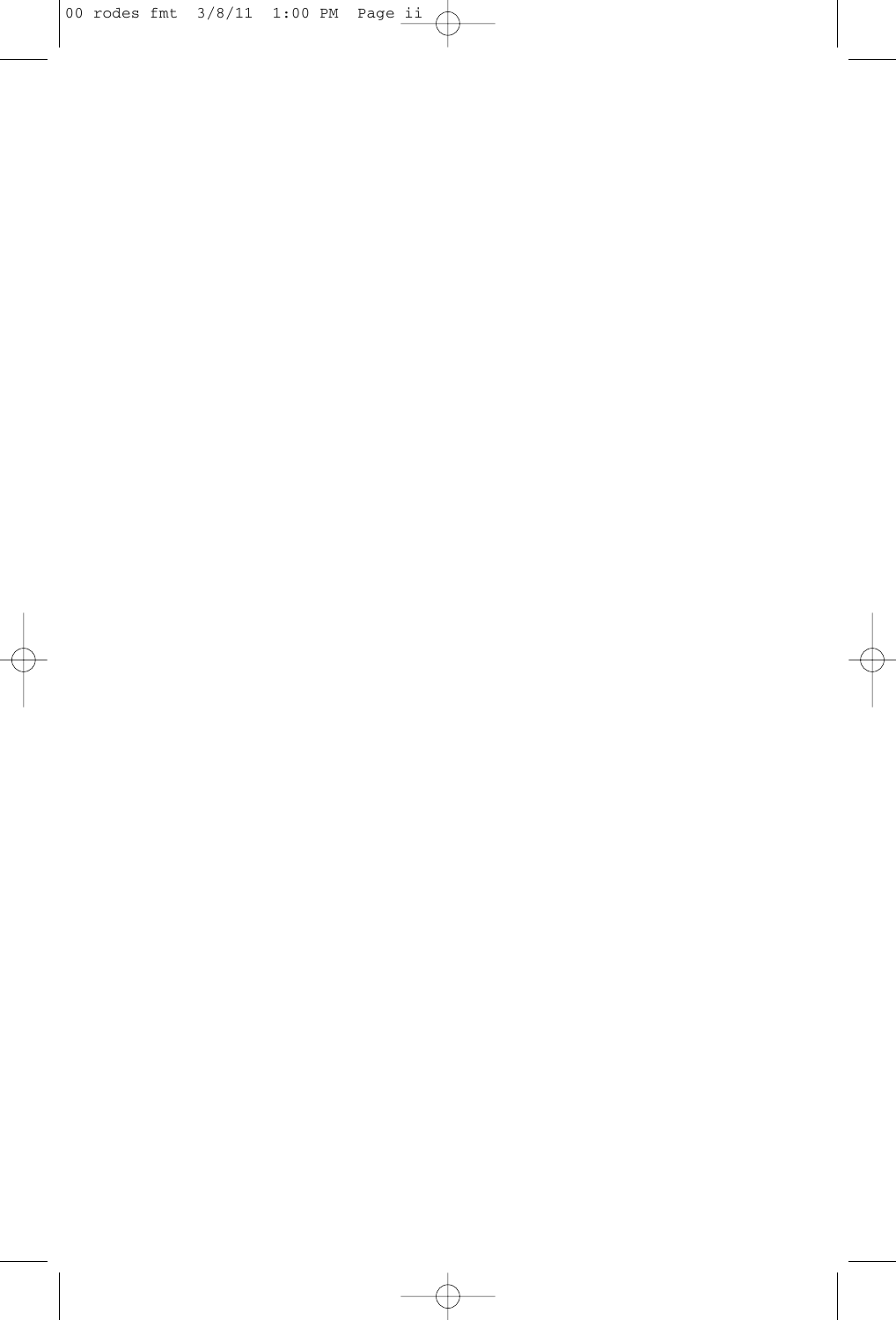## **Schools of Jurisprudence**

**Robert E. Rodes, Jr.**

PAUL J. SCHIERL/FORT HOWARD CORPORATION PROFESSOR OF LEGAL ETHICS University of Notre Dame Law School

Carolina Academic Press

Durham, North Carolina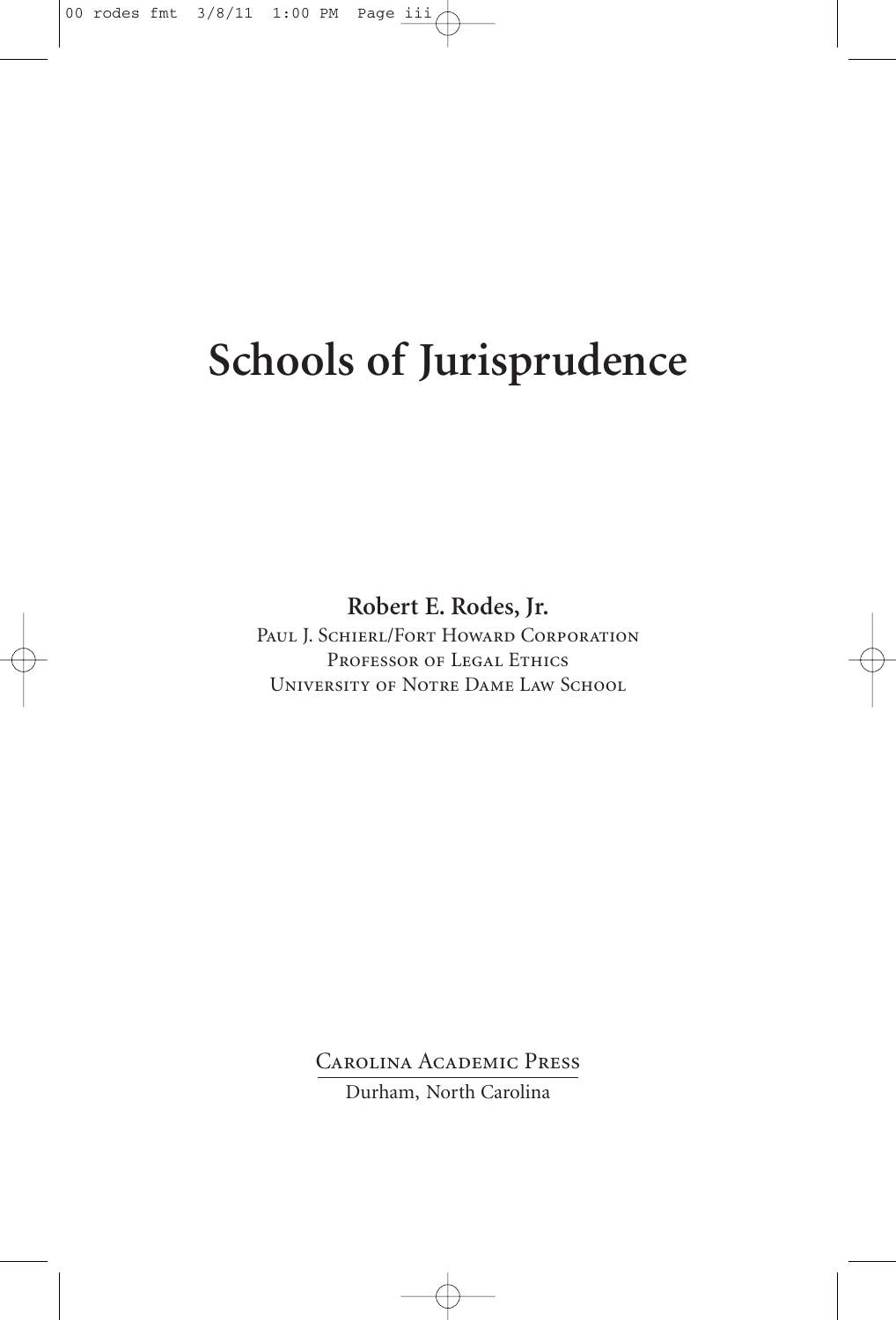Copyright © 2011 Robert E. Rodes, Jr. All Rights Reserved

Library of Congress Cataloging-in-Publication Data

Rodes, Robert E. Schools of jurisprudence / Robert E. Rodes, Jr. p. cm. ISBN 978-1-59460-960-2 (alk. paper) 1. Jurisprudence. I. Title.

K320.R63 2010 340--dc22

2010043263

Carolina Academic Press 700 Kent Street Durham, North Carolina 27701 Telephone (919) 489-7486 Fax (919) 493-5668 www.cap-press.com

Printed in the United States of America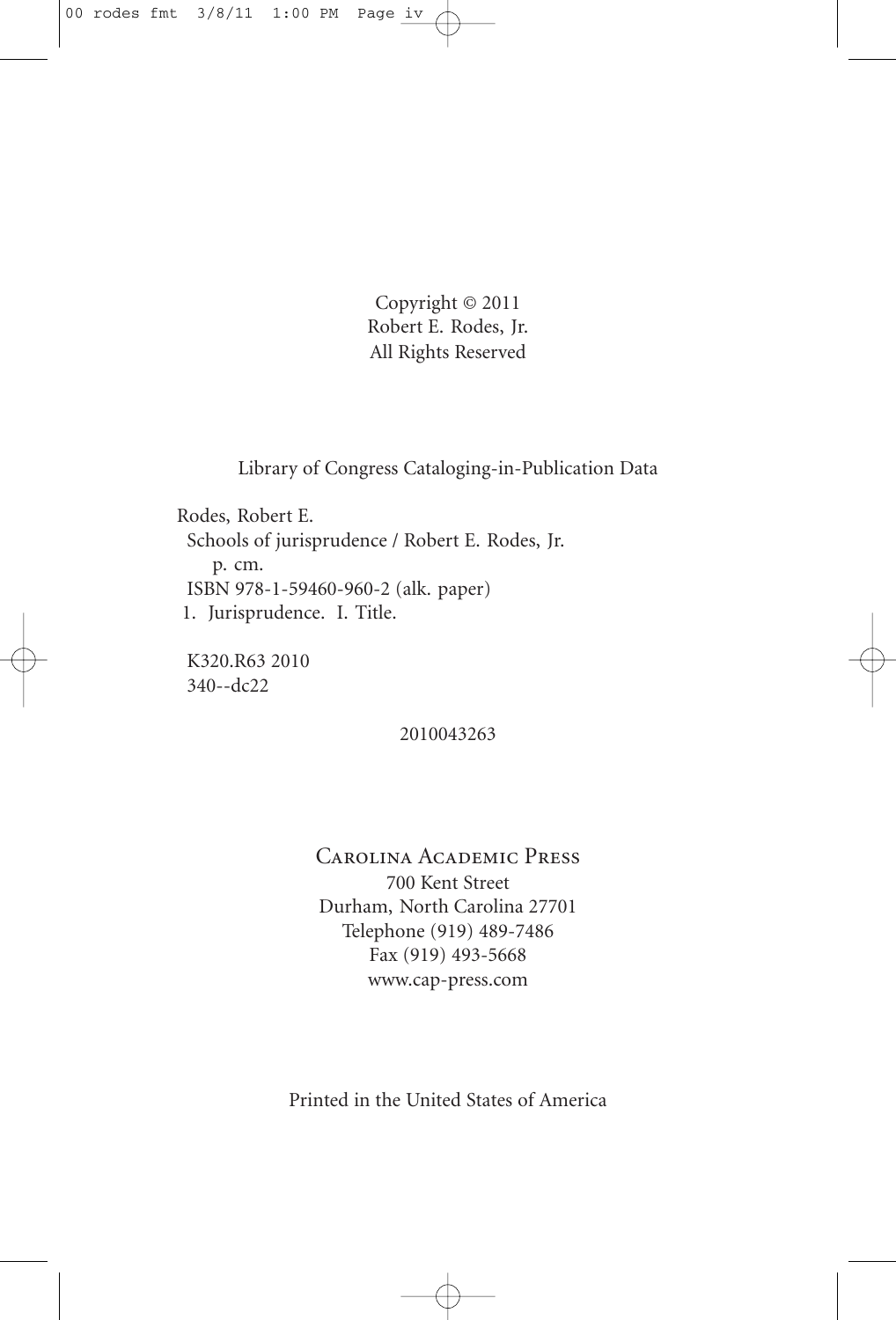*Dominae Nostrae a Lacu Omnibusque apud eam Ventis atque Venturis Jus Discere aut Docere Ejus sub Aegide*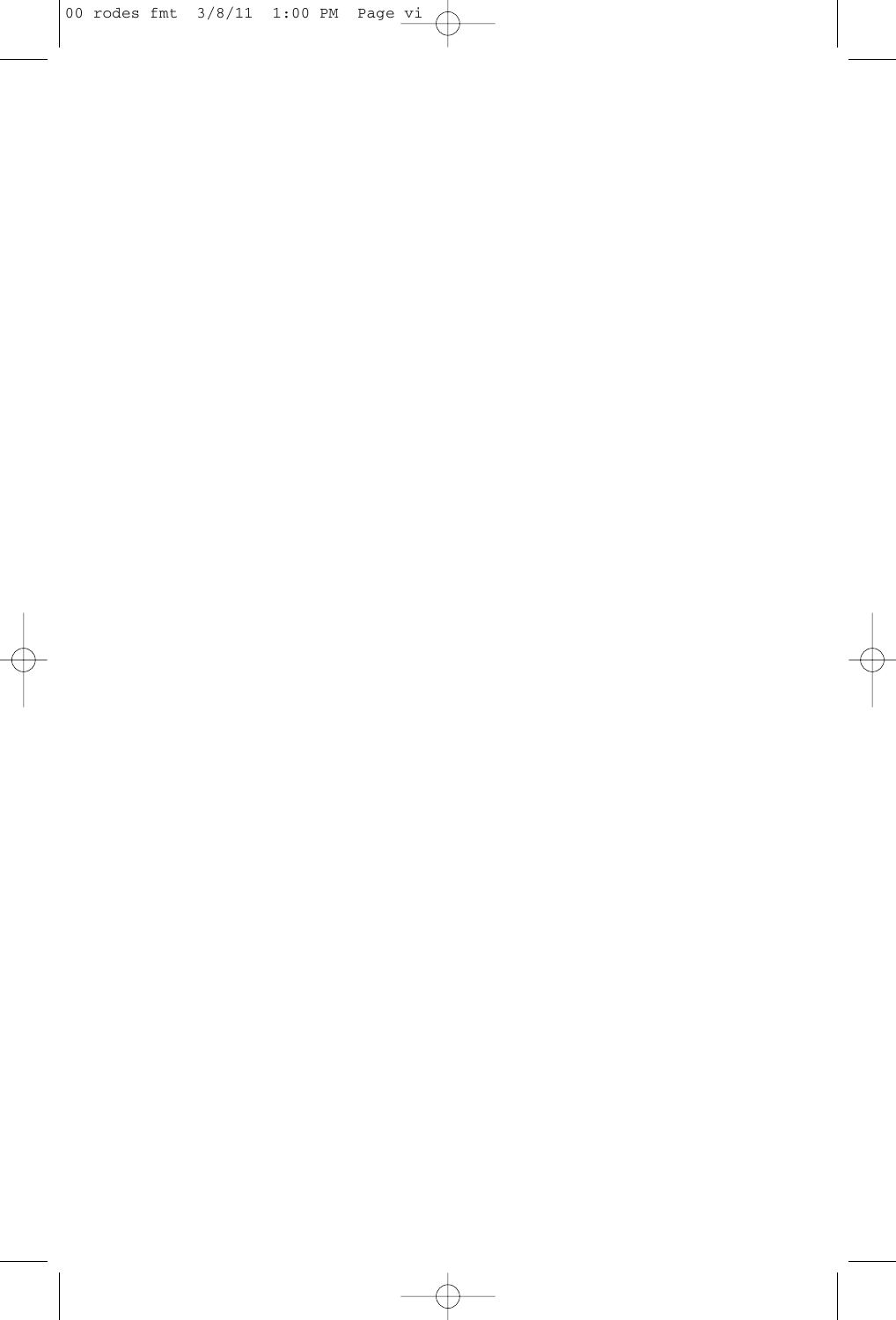## **Contents**

| Acknowledgments                                  | $1\rm X$ |
|--------------------------------------------------|----------|
| Introduction                                     | 3        |
| I • The Internal Account                         | 7        |
| A. Society, the Efficient Cause                  | 8        |
| B. Social Control, the Material Cause            | 11       |
| C. Institutions and Procedures, the Formal Cause | 18       |
| D. People, the Final Cause                       | 23       |
| $II \cdot Law$ and $\ldots$                      | 27       |
| A. Philosophy                                    | 27       |
| B. Politics                                      | 31       |
| C. Sociology and Economics                       | 35       |
| D. History                                       | 39       |
| E. Literature                                    | 44       |
| F. Theology                                      | 46       |
| $III \cdot$ The Values                           | 49       |
| A. Personal Values                               | 50       |
| B. Participatory Values                          | 57       |
| C. Social Values                                 | 63       |
| IV • Schools of Jurisprudence in General         | 71       |
| V • Schools Centered on the Internal Account     | 77       |
| A. Analytical Positivism                         | 77       |
| B. American Legal Realism                        | 84       |
| C. Scandinavian Realism                          | 94       |
| D. The Legal Process Movement                    | 101      |
| E. Postmodern Jurisprudence                      | 106      |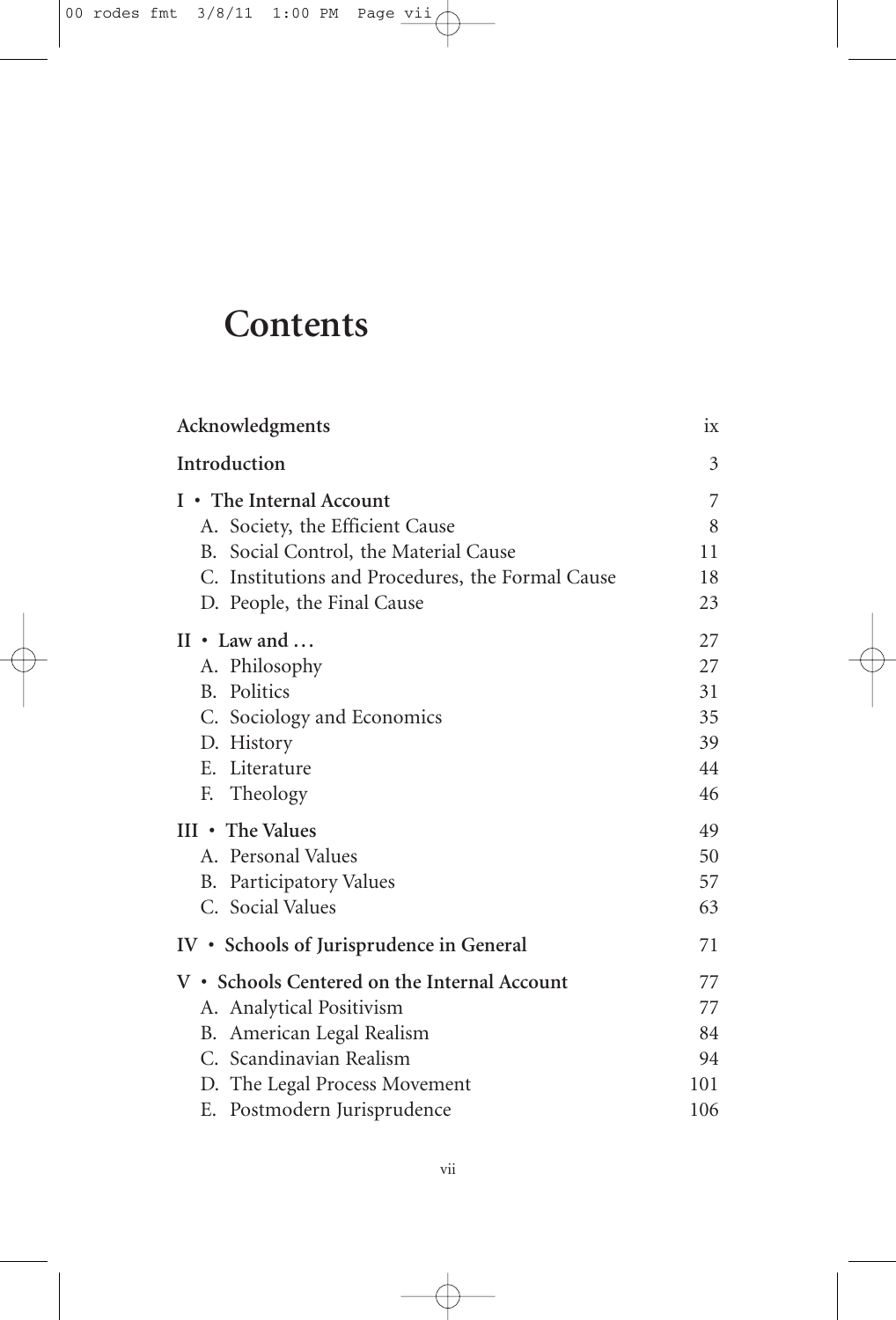| VI • Schools Centered on Other Disciplines   | 111 |
|----------------------------------------------|-----|
| A. The Sociological School                   | 111 |
| B. The Historical School                     | 117 |
| C. Law and Economics I: The Coase Theorem    | 122 |
| VII • Schools Centered on Values             | 129 |
| A. Natural Law                               | 129 |
| B. Utilitarianism                            | 140 |
| C. Law and Economics II: Wealth Maximization | 150 |
| D. Marxism                                   | 159 |
| E. The Critical Legal Studies Movement       | 164 |
| The Constituency Jurisprudences<br>F.        | 168 |
| G. Liberation Jurisprudence                  | 179 |
| VIII • Toward a Synthesis                    | 185 |
| A. The Values Gap                            | 185 |
| B. The Internal Account                      | 190 |
| C. Other Disciplines                         | 195 |
| D. Values                                    | 197 |
| <b>Table of Cases</b>                        | 201 |
| Index                                        | 203 |